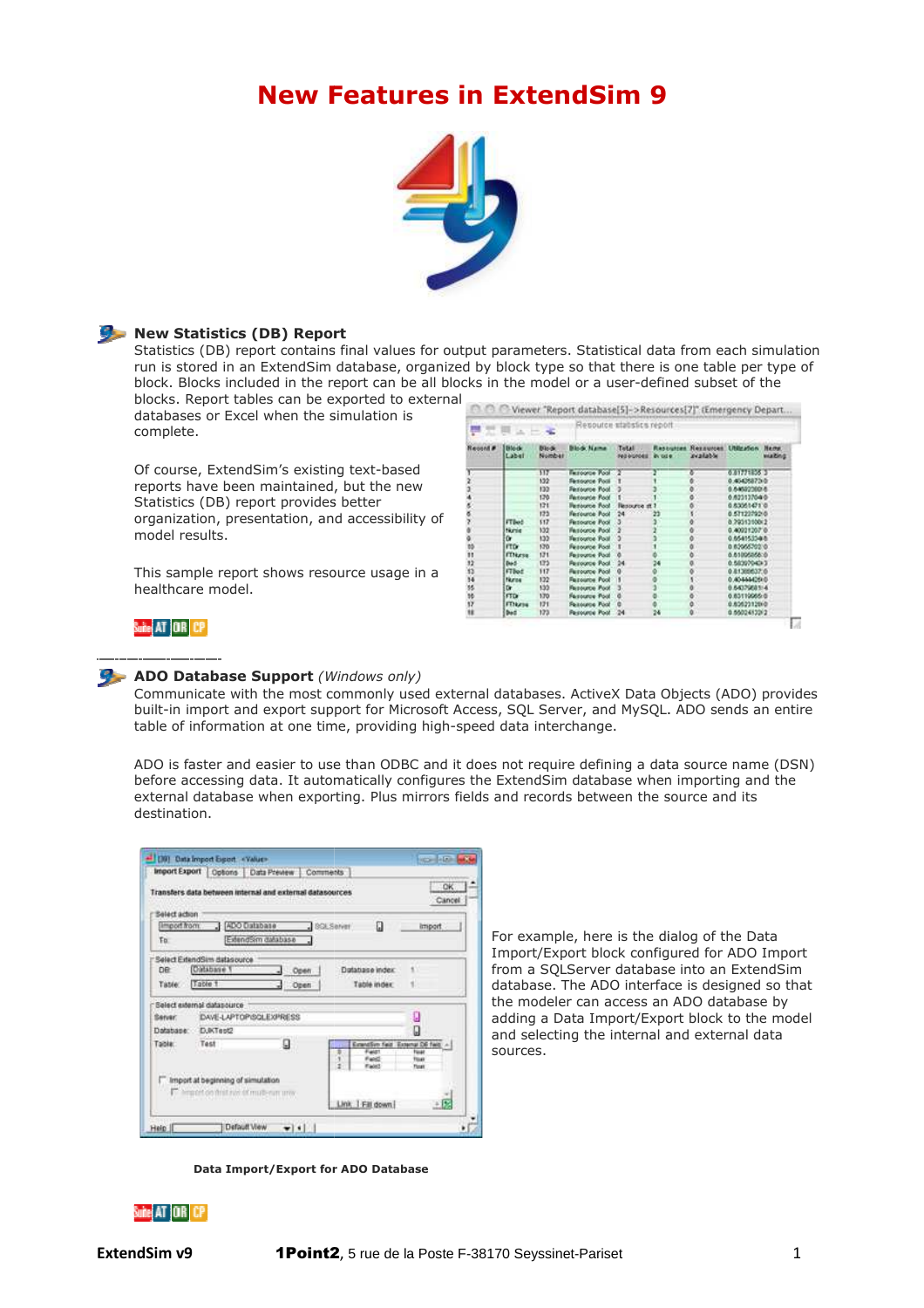#### **Flow Attributes**

Enhancing ExtendSim's unique discrete discrete-rate technology, flow attributes track the properties of the type of product that is modeled as a continuous "flow" in a discrete event environment. Examples of flow include bulk material such as grain or ore, liquids and gases, and product in a highspeed production line. A flow attribute is a quality or characteristic of flow that stays with it as it moves through the model, such as type, product, color, and so forth. Flow attributes provide information about the flow and allow you to organize quantities or volumes of flow into layers. The entire set of attribute values assigned to a particular layer is what distinguishes it from other layers. In other words, all the units of flow in a layer possess the same set of flow attribute values.

|        |                            | Product<br>None                                                      |  |
|--------|----------------------------|----------------------------------------------------------------------|--|
| Link C |                            | If Delta is connected, when attribute value of top location changes: |  |
|        | Send only TRUE message [1] |                                                                      |  |

Flow attribute usage includes:

- The flow held in a Tank can be organized into individual, distinct layers. This allows you to control where incoming flow is deposited and which type of outgoing flow next exits.
- Flow rates through the Valve block can be calculated based on flow attribute values.
- Flow can be routed through the Merge and Diverge blocks based on flow attribute values.
- Attributes are assigned to the flow by the model builder. They become linked to sections of flow that pass through the blocks, according to settings in the blocks' dialogs.

# Suite AT

#### **Excel Add-In**

The ExtendSim DB Add-In for Excel works with database text files to transfer data between an ExtendSim database and Microsoft Excel. Excel has become the ubiquitous repository for simulation data and is often used for ad-hoc analysis. However, because of performance and scalability issues, Excel is a less-than-ideal database. To bridge the gap between Excel as a data repository and the Excel is a less-than-ideal database. To bridge the gap between Excel as a data repository and the<br>ExtendSim database, we created an Excel Add-In that allowed exported ExtendSim database text files to be imported into Excel for editing, then exported back to ExtendSim. In for Excel works with database text files to transfer data between an<br>d Microsoft Excel. Excel has become the ubiquitous repository for simulation<br>or ad-hoc analysis. However, because of performance and scalability issue

ExtendSim 9 contains an entirely new version of the Add-In that supports most of the construction and editing features available in ExtendSim. This means that you can completely specify a new ExtendSim database in Excel, including parent/child relationships, cell randomization, named distributions, and more. Afterwards, export the database for use in ExtendSim models. In addition, e imported into Excel for editing, then exported back to ExtendSim.<br>
In that supports most of the construction and<br>
In that supports most of the construction and<br>
ng features available in ExtendSim. This means<br>
you can com



the new Add-In leverages the latest Excel features such as ribbon interface, XML-based file format, and 1 million rows/16,000 columns. Plus, database consistency checking is now faster and has expanded capabilities.



#### **Item Logging**

Track items and their states as they move through a simulation. In addition to the existing ExtendSim trace features, the Item Log Manager (ILM) block supports customized data collection and report configuration from within ExtendSim by doing two things:

- During the simulation run, the ILM block directs other blocks in the model to collect data on items as they pass through. These "remote" data collecting blocks include History, Activity, Queue, Queue Equation, and Resource Item. Each of these blocks can be remotely instructed to collect specific item property information for the ILM through its "Data Collection" tab.
- Once the remote blocks have collected the data, the ILM packages it into a report. You can control which types of data are included in the report and the order in which the data appears. This is done on the ILM block's "Configure Log" tab.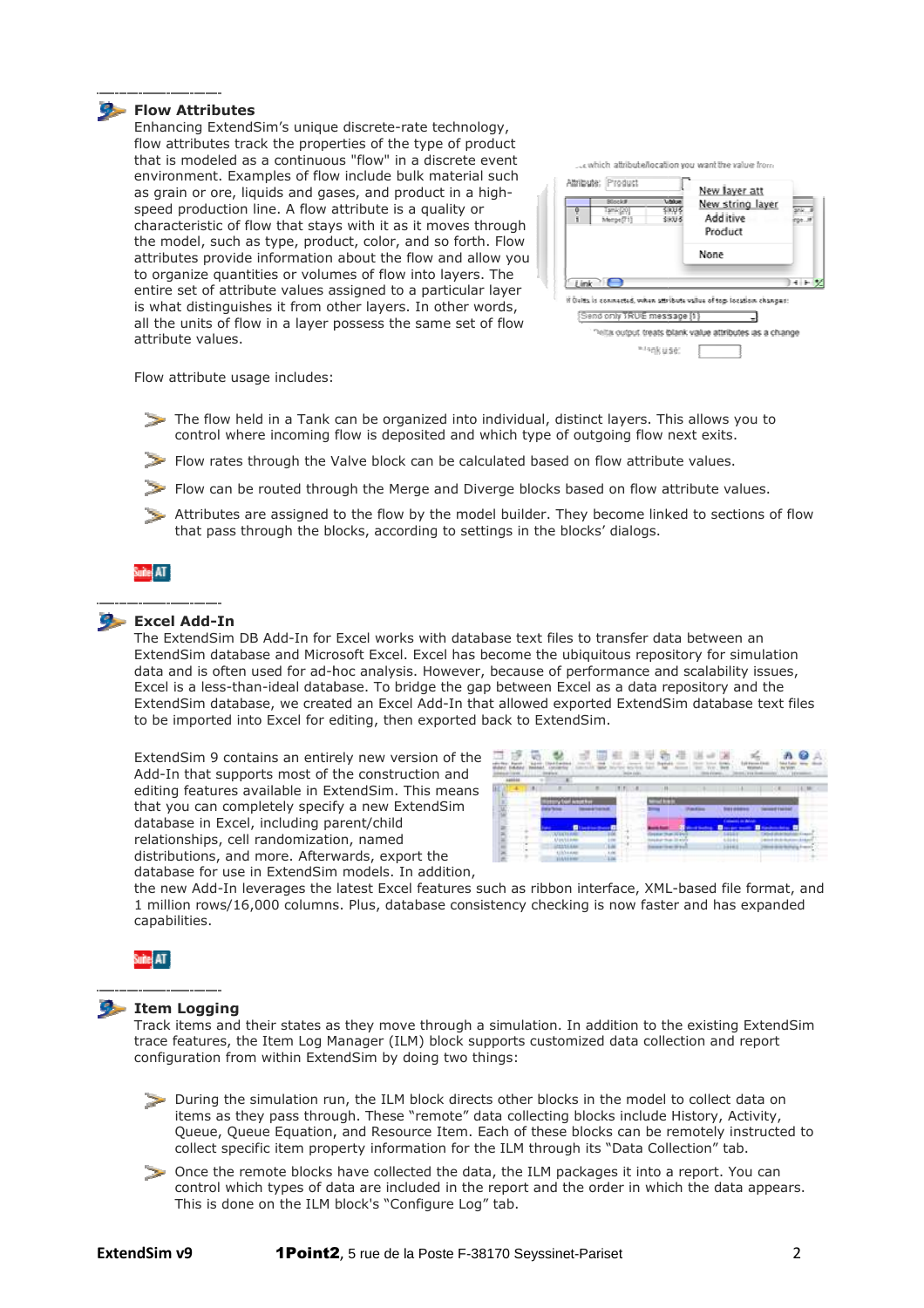|                  | double-click here to enter tooltip commental<br><b>List</b><br>冒 |              |                       |              |           |  |  |  |
|------------------|------------------------------------------------------------------|--------------|-----------------------|--------------|-----------|--|--|--|
| <b>Generit #</b> | clana@c                                                          | <b>Hours</b> | <b>River Lohal</b>    | Entry Time   | Earl Time |  |  |  |
|                  | 70                                                               | 0.00         | Aimisna Hansor        | 000          | 5.00      |  |  |  |
| ż                | 547                                                              | 0.00         | Florit                | 0.00         | 9.64      |  |  |  |
| ä                | 347                                                              | 8.54         | Airplane Harger       | 8.94         | 654       |  |  |  |
| 4                | 747                                                              | 8.94         | Flight                | 8.94         | 13.66     |  |  |  |
| k                | 747                                                              | 19.66        | Airplana Hanger       | 19.55        | 19.66     |  |  |  |
| ä                | $30^{3}$                                                         | 19.56        | Flore                 | 15.55        | 24.99     |  |  |  |
| ž                | 247                                                              | 34.5%        | Airplana Hangar       | 24.19        | 24.99     |  |  |  |
| ż                | 747                                                              | 34.49        | <b>Flight</b>         | <b>34 19</b> | 29.88     |  |  |  |
| s                | 80                                                               | 29.88        | Arplane Hanger        | 29.66        | 29.88     |  |  |  |
| 15               | 747                                                              | 29.88        | Flight                | 24.86        | 35.00     |  |  |  |
| ÷                | 747                                                              | 14.00        | <b>Маналалое</b>      | 36.00        | 38.55     |  |  |  |
| ŧΣ               | 347                                                              | 0.00         | Airplane Hanger 38.00 |              | \$8.55    |  |  |  |
| <b>IT</b>        | 347                                                              | 0.00         | Flore                 | 35.00        | 42.00     |  |  |  |
| $\mathbf{H}$     | 747                                                              | 6.99         | Airplane Hanger 42.00 |              | 47.00     |  |  |  |
| 15               | 243                                                              | 5.99         | il legisl             | 42.00        | 58.07     |  |  |  |
| 18.              | 747                                                              | 20:07        | Airplane Hanger       | 55.07        | 58.07     |  |  |  |
| 32               | 247                                                              | 20.07        | Flight                | 48.07        |           |  |  |  |
| w                | $0 - 10$                                                         | 0.00         | Airplana Hanger       | 0.80         | 9.00      |  |  |  |
| 19               | DC-10                                                            | 0.00         | Flight                | 0.00         | 7.20      |  |  |  |
| 39               | DC.15                                                            | 7.39         | Aintisma Hangar       | 7.35         | 7.39.     |  |  |  |
| 21               | DC.15                                                            | 7.35         | Flore                 | 7.39         | 14.75     |  |  |  |
| 益                | $DC-1D$                                                          | 14.71        | Arpland Hanger        | 34.75        | 14.75     |  |  |  |
| 23               | DC.1D                                                            | 14.71        | Flight                | 14.71        | 12.55     |  |  |  |
| 28               | $DC-1D$                                                          | 18.51        | Airplane Henper       | 12.51        | 13.55     |  |  |  |
| в                | $DC-10$                                                          | 14.61        | Flight                | 12.51        | 24.06     |  |  |  |
| 28               | DC.10                                                            | 24.06        | Airplane Hanser       | 24.08        | 24.06     |  |  |  |
| 27               | $DC-1D$                                                          | 24.06        | Flore                 | 24.05        | \$1.31    |  |  |  |
| ä                | DC-10                                                            | 31.31        | <b>Maintenance</b>    | 21.21        | 32.31     |  |  |  |
| 29               | DC.10                                                            | 0.00         | Aindana Hanser.       | 32.31        | 32.35     |  |  |  |
| <b>SA</b><br>c   | <b>PUP AB</b>                                                    | <b>NM</b>    | Chapel Corp.          | 31.54        | 15.75     |  |  |  |

Once the run is complete, any number of reports can be generated from the data that has been collected in the remote blocks. These reports can be generated after each run either automatically or manually. Any number of ILM blocks can be used in any one model with each ILM block responsible for generating its own report. The ILM also supports generating reports across multiple runs.

This screenshot is an example log of aircraft operations, showing the individual plane ID's and their corresponding entry and exit times through various points in the model.

Suite AT OR



## **Templates Library**

Speed up model building by using pre-built templates for common modeling situations. These templates are actually submodels within hierarchical blocks - constructs created in ExtendSim by combining just a few blocks together.

ExtendSim's Templates library blocks are similar to standard blocks in that they contain an icon, help, blocks, and animation that can be used directly by the modeler. However, they contain the combined functionality of many blocks. As with any ExtendSim block, simply drag a block from the Templates library into the model and change the parameters to reflect a specific modeling situation. nerated<br>nually.<br>, one m<br>nerating<br>nerating<br>s screer<br>rations<br>in corres<br>ious point<br>in the commodels<br>in that can<br>not lock, sin<br>change<br>lock, sin<br>change<br>tively can<br>thange model<br>tively can<br>thange model<br>tively can<br>thange model





### **Smart Connections**

Intelligent connection line control better automates the modeling process when moving blocks around. Imagine That has developed a series of features collectively called "smart connections" that allow the modeler to quickly and easily modify models by moving blocks into strategic positions. m the Templates library into the model and change the<br>sto reflect a specific modeling situation.<br><br>**The square-Bottle control better automates the modeling process when moving<br>and has developed a series of features collecti** 

### **Bump Connect**

 When a block from the Item or Rate library is placed in the model and its input connector is placed on an output connector of the same type, ExtendSim will automatically connect the blocks spaces them evenly, and aligns the connectors.

# **Insert Over Connection**

 Drop a block onto an existing connection line so either the block's input or the output connector is on that connection line. Smart connections will increase the spacing between the existing blocks and insert the new block inline between two existing blocks. locks

# **Connection Routing**

 If a block is moved, ExtendSim will reroute the connection lines so they will not cross over the icon of the block.

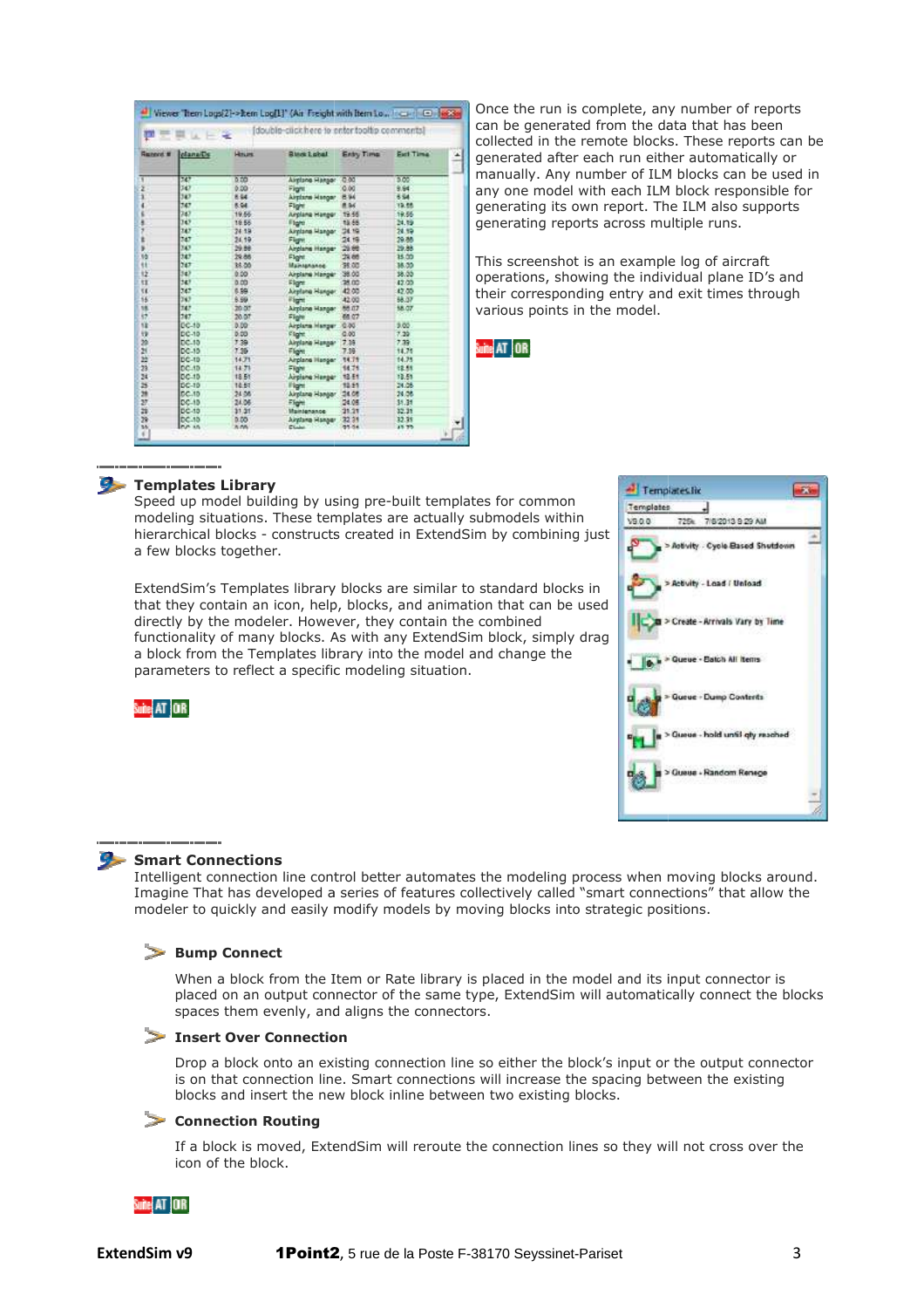#### **New Menu Commands**

#### **Read/Write Index Checking** (Database menu)

Gives an error message when a model tries to read or write data using a non-existent or incorrect database address or index. Useful for debugging block code that interfaces with the database.

**Smart Connections** (Edit menu>Options>Model tab)

If unchecked, turns off the intelligent connection line control discussed in Smart Connections Connections.

#### **Statistics (DB) Report** (Run menu>Report Type>Statistics DB)

 Automatically stores and organizes statistical data from each simulation run in an ExtendSim database as discussed in Statistics (DB) Report.

### Suite AT IOR ICP

# **Other New Blocks**



**Get(R) and Set(R)**

Both the Get(R) and Set(R) blocks support the Rate library's new flow attributes feature.

The Set(R) block is for setting value or string flow attributes.



The Get(R) block displays either multiple flow attributes from one location or one flow attribute from multiple locations.



#### **Meter block**

Provides more flexibility and features than the Me Meter control (Model>Controls>Meter). For example, the color and pattern of the indicator change when the current value has reached specified high and low values. Use the Meter block as a progress bar or to animate a hierarchical block. nore flexibility and features than the Meter<br>pntrols>Meter). For example, the color and<br>e has reached specified high and low value:<br>nierarchical block.<br>**d** in ExtendSim 9<br>bles in equation-based blocks.<br>based blocks that pr

# Suite AT OR CP

#### **Other New Features Added in ExtendSim 9**

#### **Equation-based blocks :**

- New input and output variables in equation-based blocks.
- Options added in equation-based blocks that provide more control as to when the equation executes.

**Data import:** New options for importing a named range of data from Excel.

**Interval statistics:** Record the mean, variance, confidence interval, and standard deviation at specific intervals during the simulation using interval statistics.

**Quantile statistics:** Can now be calculated within ExtendSim.

#### Suite AT OR CP

**Multi-component failure modeling component** New options are available for multi-component failure modeling

# de AT OR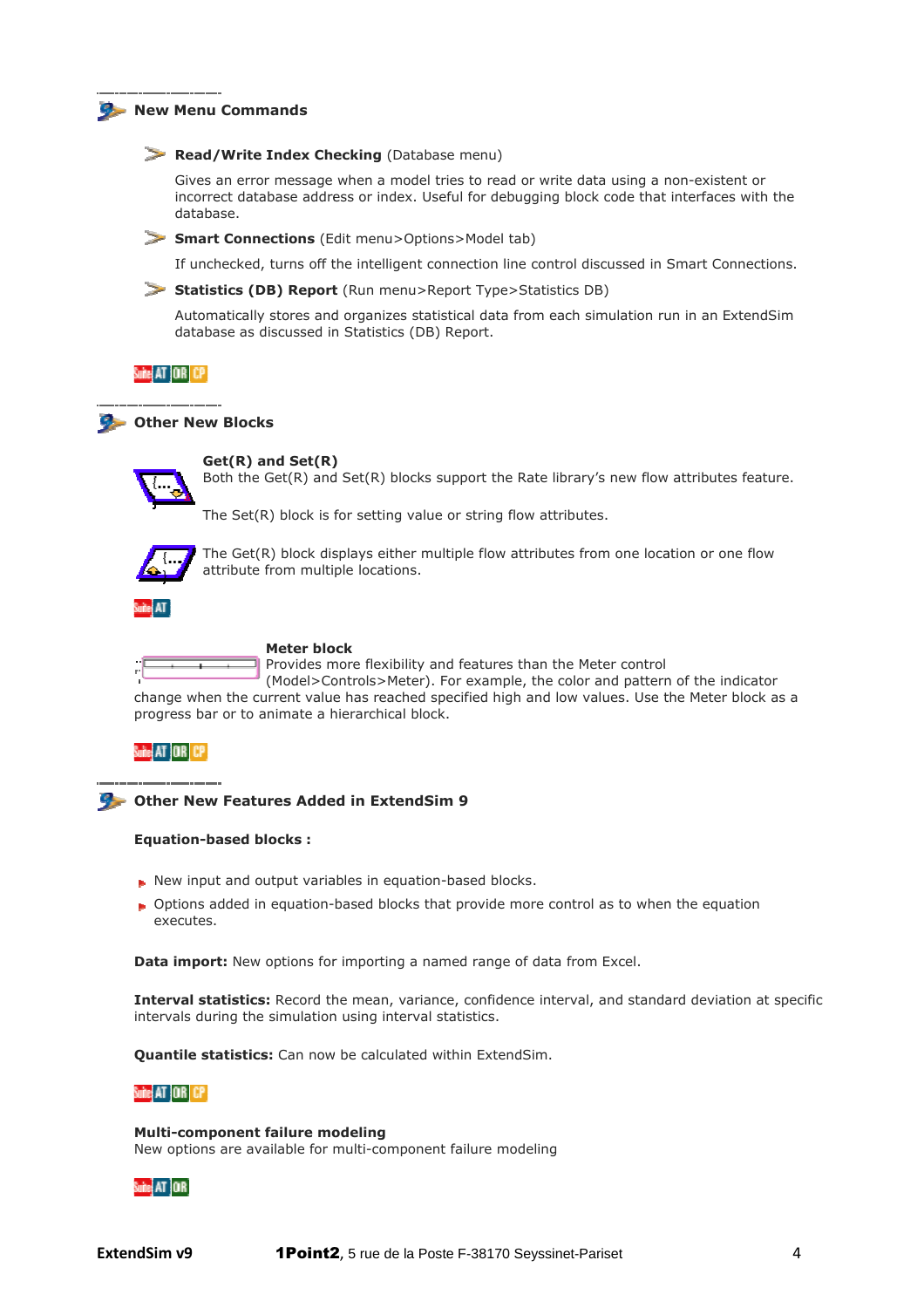# **User Interface and Block Enhancements**

#### **String Attributes**

- If a change is made to the value of a string attribute, all the blocks that were referencing the old attribute value will now reference the new value.
- If the index for the value of a string attribute changes (the order of the values for the string attribute change), all the blocks that were referencing that value will be alerted to the change in location.
- Changes to string attribute values defined in the database are now error checked at the beginning of the run. This provides more freedom to manipulate databases without having to worry about losing critical pieces of information.
- A new string attribute interface in the Executive block allows modelers to make global changes to string values that are referenced in other blocks in the model.

Suite AT OR



# **Speed Improvements**

- Models with blocks that don't have Simulate messages now execute faster.
- Linked list optimization speeds up the performance of Item library queues and the blocks in the Rate library.

Suite AT OR

#### **Other Application Enhancements**

#### **ExtendSim Database**

Automatically resizes itself based on the number of rows in the imported data.

#### **Variable names**

The upper limit of the variable name length for static and local variables has been increased from 63 to 127 characters.

#### **Data tables**

Double-clicking the upper left cell of a data table linked to a database goes directly to the database view of that table. licking the upper left cell of a data table linked to a database goes direct<br>hat table.<br>**.ofile**<br>results even if the simulation ends prematurely.<br>**.provides**<br>**pabilities**<br>m's shift capabilities are enhanced and interfaced

#### **Block Profile**

Reports results even if the simulation ends prematurely.

#### **Shift capabilities**

ExtendSim's shift capabilities are enhanced and interfaced with additional blocks.

#### Suite AT OR

#### **E3D**

Mount nodes on custom 3D objects have been increased from 8 to 20.

Šuite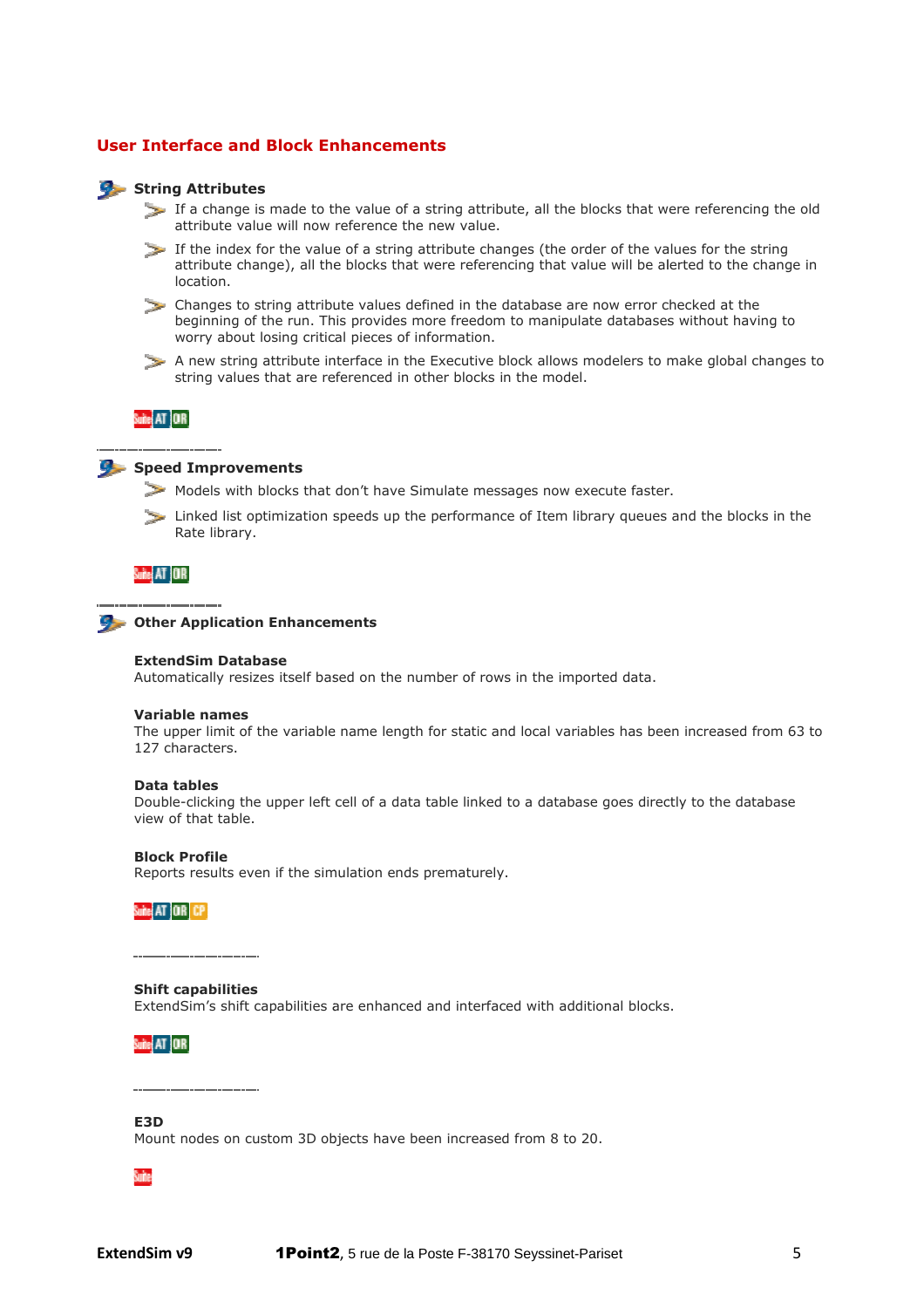# **Enhancements to Equation Equation-Based Blocks**

- Additional input and output variables in most blocks.
- New checkboxes in the Options tab control the execution of the equation.
- Equation blocks now support static variables that have been declared in include files.
- Query Equation (AT and Suite only) has new input variables.

# Suite AT OR CP

# **Value Library Enhancements**

|--|

#### **Data Import Export**

- Incorporates the new ADO capability.
- New option to import named range from Excel spreadsheet.
- Database field names can be exported to Excel.
- When importing from Excel, the number of rows in the database automatically adjust.



#### **Mean & Variance**

- Collects interval statistics for a specified time period. At the end of the period it reports the calculated statistics, clears the statistics, and begins a new reporting period.
- Has quantiles so you can see what proportion of the observations fell within an interval.

#### Suite AT OR CP



# **Item Library Enhancements**

#### **Residence blocks**

*(Activity, Queue, Queue Equation, and Workstation)* 

Added variable item input connectors to each block to allow the merging of multiple item streams. This functionality works the same as the Select Item In block's Merge option.



# **Activity**

Two new value inputs:

- PC (Processing Cost) allows users to target different processing costs on different items.
- **P** CPI (Cost Per Item) attaches a unique CPI to each item.
- One new value output: TE (Total Items Exited)
- If preempting with items, attributes on the preempting item can be transferred to the preempted item.



#### **Executive**

Added variable connectors for events.



Now allows the Shift block to control its behavior.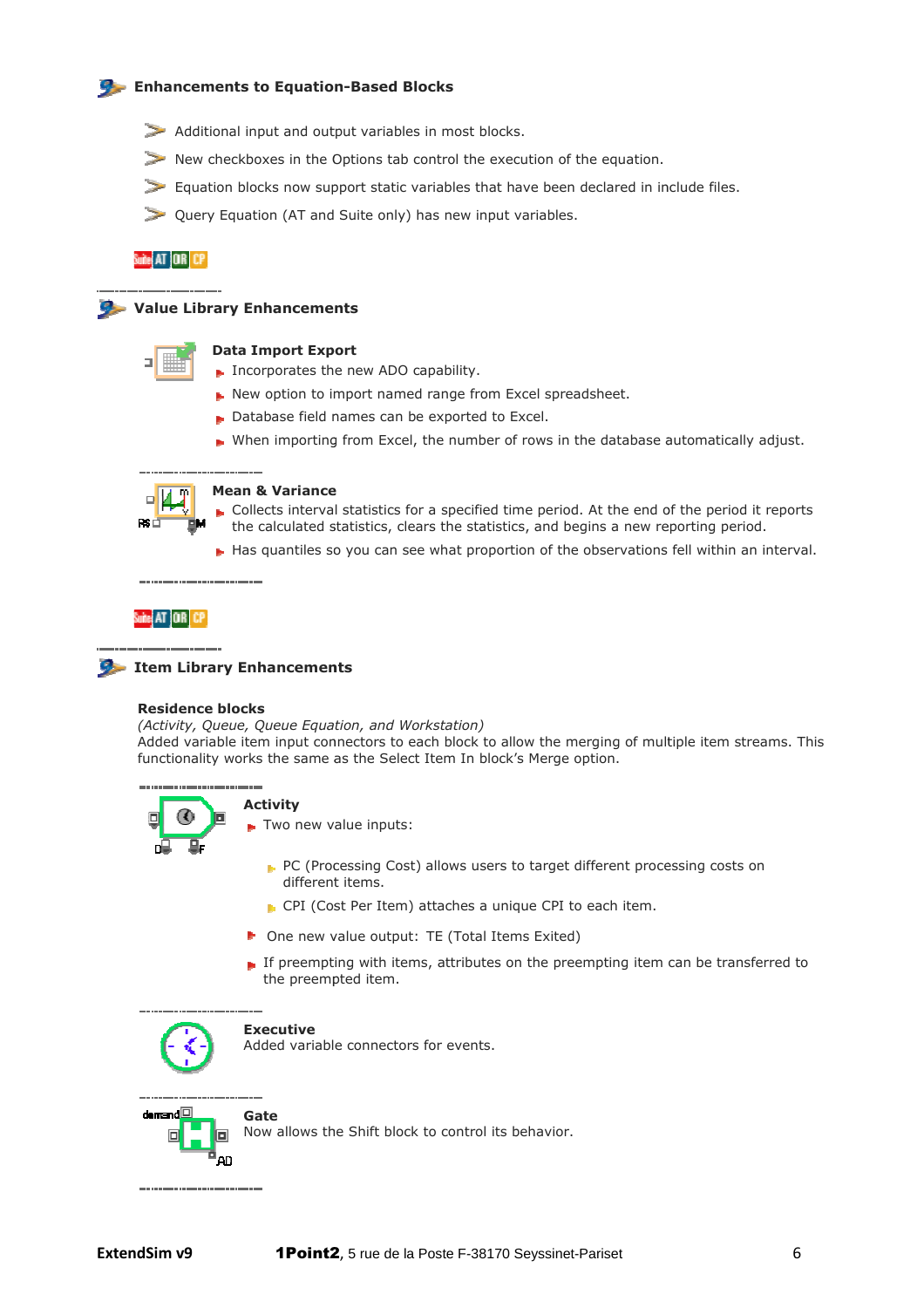

# **History**

- Provides more control over data collection in ExtendSim 9, plus has new options for handling data storage in multi-run scenarios.
- A checkbox on the Options tab causes data to be stored in a database table at the end of each run.



#### **Query Equation**  (I) *(AT and Suite only)*

Added targeted querying and two new input variables.



# **Queue Equation**

Gained new input and output variables.



# **Queue Matching**

New "recipe" building and batching capabilities added.



# **Read (I) and Write (I)**

These blocks have new options for querying where to read and write data.

# **Scenario Manager**

*(AT and Suite only)*

Supports the optimal design of experiments (DOE) method for Minitab 16, a statistical software product from Minitab Inc.



# **Shift**

Allows modelers to display a symbol on block icons if a specific Shift block is used.



# **Shutdown**

- Separate and independent polices can be specified for both Shift and connectorbased scheduled shutdowns.
- Off-shift downs (OFD) connector reports the number of shutdowns due to off shifting. Off-shift downs (OFD) connector reports the number of shutdowns due to off<br>shifting.<br>Accumulated off-shift downtime (OST) connector reports the amount of time the
- block has been down due to off shifting.
- The "multiple components" option has new capabilities:
	- $\blacktriangleright$  The matching feature allows one master failure table to represent multiple failure points in a model.
	- Summary failure data for each component.
	- **Component state and dependency/independency options.**
	- **Block state versus component state reports.**



#### **Transport**

Now has an option to prevent items from passing each other when traveling through the block.

# ite AT OR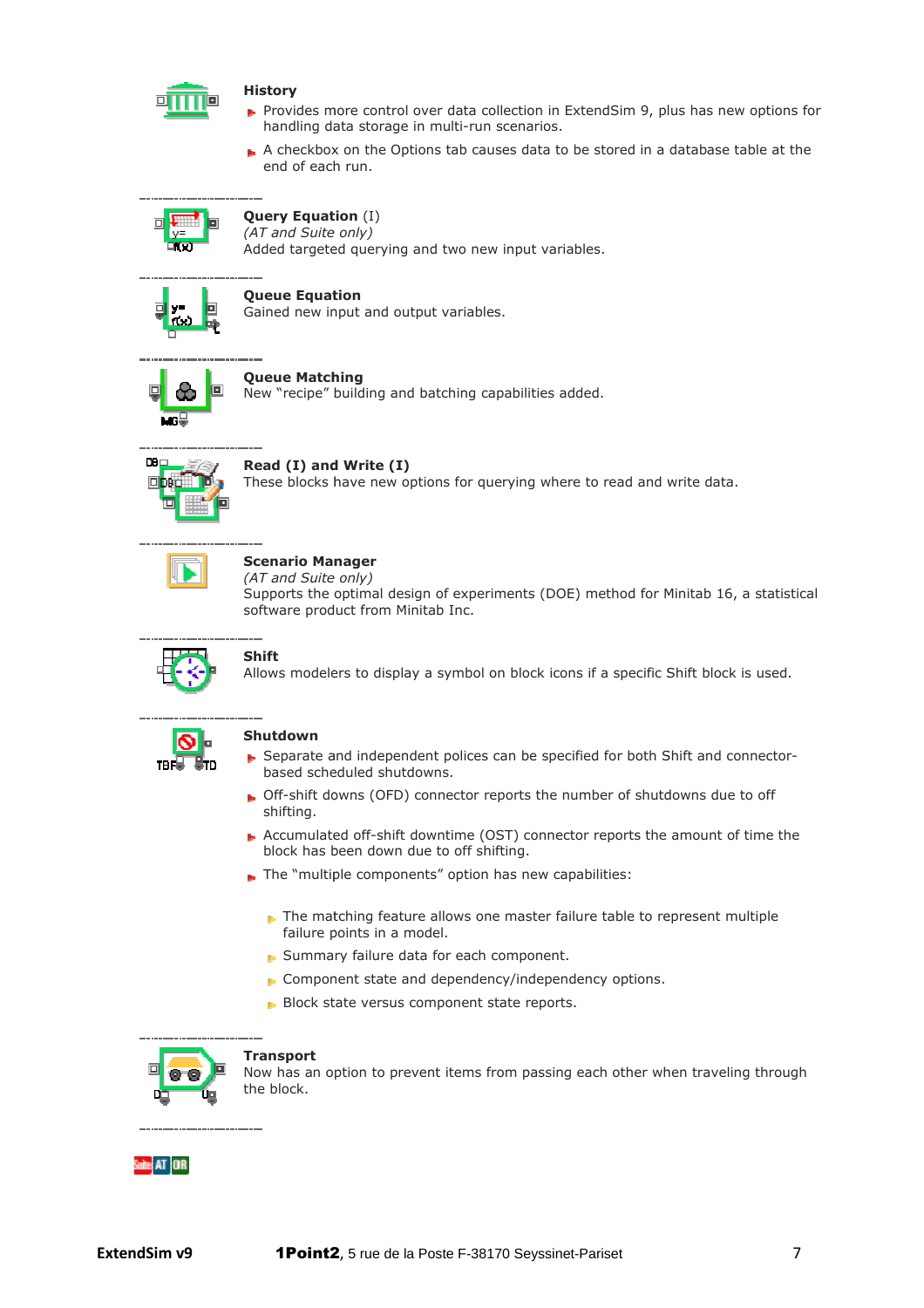# **Rate Library Enhancements**

# **Flow attributes**

- Characteristics of the flow such as type, product, color, and so forth can be associated with each specified volume of flow.
- Two types of flow attributes are supported: layer and string layer.

#### **Contents tab**

Each Rate block that holds/provides flow has a Contents tab showing the attribute values of its flow by volume.



#### **Interchange**

Now includes a matrix for converting item attributes into flow attributes and vice versa.



Provides multiple options for defining how the incoming and outgoing flow should be layered.

# Suite AT

# **New Functions, Message Handlers, and Global Variables**

In addition to the functions listed below, include files are useful when creating custom blocks. To see a block's include file, open the block's structure. Then give the menu command Develop>Open Include Files.



- **blockRect**
- $\ge$  clearUndo
- DBAddressGetAllIndexes
- DBDatabaseOpenViewerToTab
- DBDatabaseTabChangeName
- DBDatabaseTabDelete
- DBDataGetCurrentSeed
- DBDataSetCurrentSeed
- DBFieldExists
- DBRecordExists
- $\geq$  dialogRefresh
- EquationCompileSetStaticArray
- $\ge$  fileChoose
- INetFileImportText
- INetOpenURL
- lastSetDialogVariableString
- whoInvoked